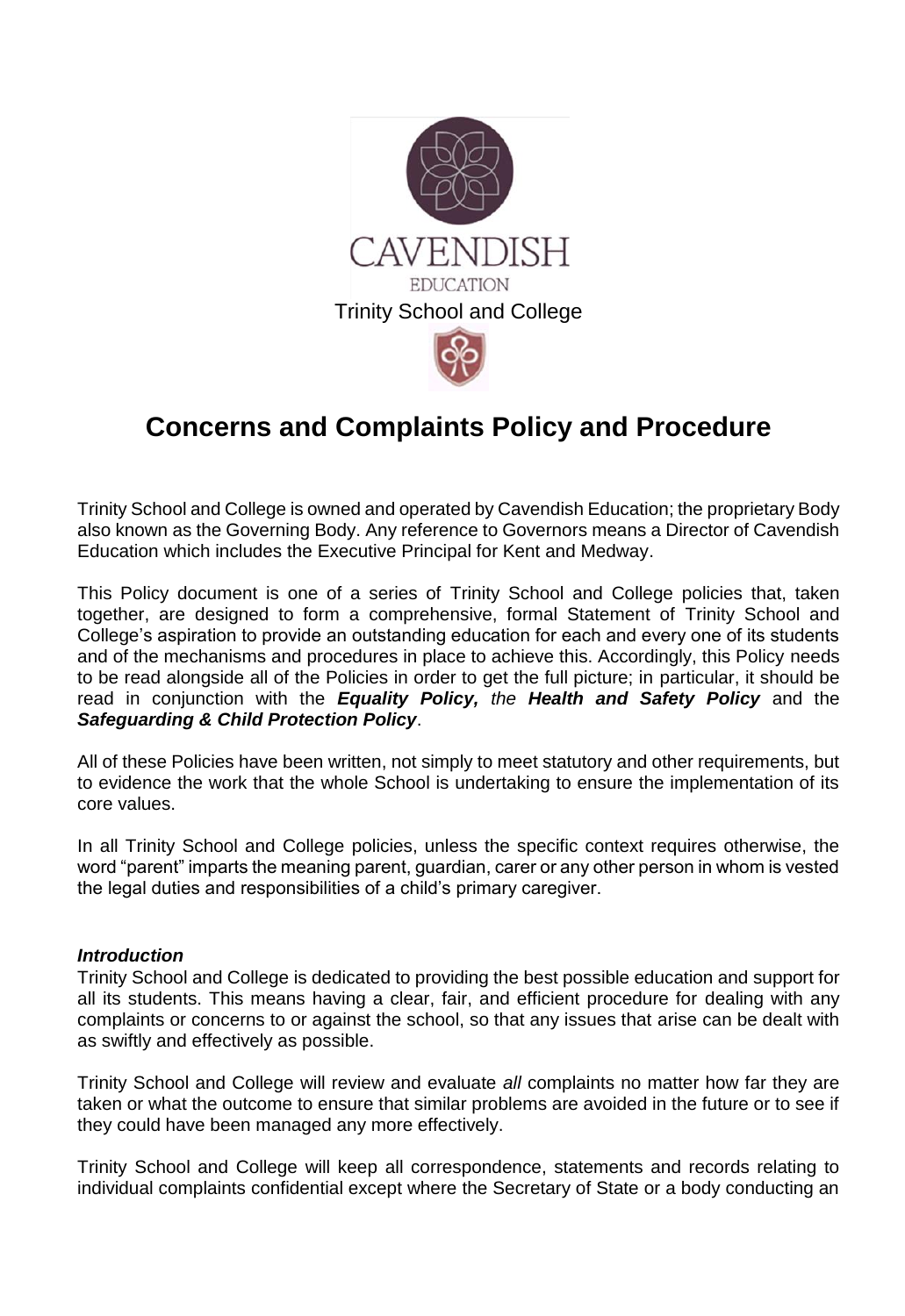inspection under section 109 of the 2008 Act requests access to them.

Trinity School and College will make available all correspondence, statements and records relating to individual complaints for inspection on the school premises by the proprietor and the Headteacher. *The number of complaints received will be published on the website.*

## *Initial concerns: Complaints or Concerns*

At Trinity School and College, we need to be clear about the difference between a concern and a complaint. Taking **informal concerns** seriously at the earliest stage will reduce the numbers that develop into **formal complaints**.

This document is guidance for dealing with complaints but the underlying principle is that concerns ought to be handled, if at all possible, without the need for formal procedures. The requirement to have a complaints procedure need not in any way undermine efforts to resolve the concern informally. In most cases the form teacher or the individual delivering the service will receive the first approach. It would be helpful if staff were able to resolve issues on the spot, including **apologising** where necessary

If there is an allegation or concern about physical or sexual misconduct towards a child, or there is a belief that a child may be at risk of serious harm, the school may immediately refer the case to the relevant Safeguarding Services. If it is decided that there is cause for an official investigation, the decisions by these authorities will supersede those made by the school and outlined in this policy.

For more information on our school's provision for protecting our students, read our Safeguarding and Child Protection Policy.

## *Investigating Complaints*

It is suggested that at each stage, the person investigating the complaint makes sure that they:

- Establish **what** has happened so far, and **who** has been involved;
- Clarify the nature of the complaint and what remains unresolved;
- Meet with the complainant or contact them (if unsure or further information is necessary);
- Clarify what the complainant feels would put things right;
- Interview those involved in the matter and/or those complained of, allowing them to be accompanied if they wish;
- Conduct the interview with an open mind and be prepared to persist in the questioning;
- Keep notes of the interview;
- Maintain a written record all complaints and;
- Identifies, in the record, whether the complaint was resolved formally or proceeded to a panel hearing and;
- Action taken by the school

# *Resolving Complaints*

At each stage in the procedure schools will want to keep in mind ways in which a complaint can be resolved. *It might be sufficient to acknowledge that the complaint is valid in whole or*  in part. In addition, it may be appropriate to offer one or more of the following:

- An apology;
- An explanation;
- An admission that the situation could have been handled differently or better;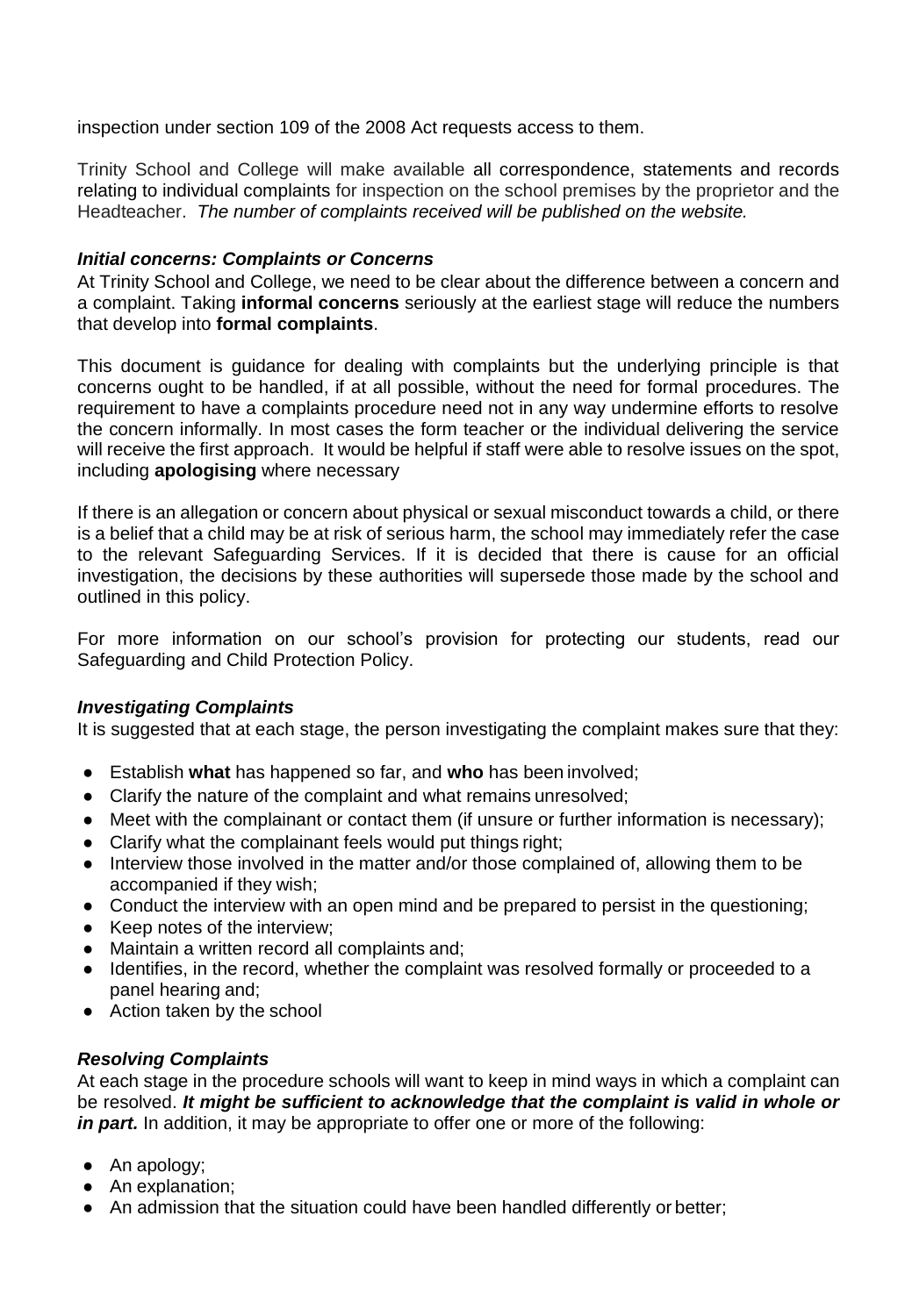- An assurance (where possible) that the event complained of will not recur;
- An explanation of the steps that have been taken to ensure that it will not happen again;
- An undertaking to review school policies in light of the complaint.

It would be useful if complainants were encouraged to state what actions they feel might resolve the problem at any stage. An admission that the school could have handled the situation better is not the same as an admission of negligence.

An effective procedure will identify areas of agreement between the parties. It is also of equal importance to clarify any misunderstandings that might have occurred as this can create a positive atmosphere in which to discuss any outstanding issues.

## *When an issue/concern first arises*

If you have a concern that you would like to take up with the school you should initially inform a member of staff either in person, over the telephone, or in writing. You may be invited to an informal meeting with the member of staff most appropriate for dealing with your concern.

We encourage parents to approach staff with any concerns they may have, and aim to resolve all issues with open dialogue and mutual understanding within 5 working days.

If your complaint is about a member of staff, you should first raise this with the Headteacher either in person or in writing, and a meeting can be arranged with them to discuss the issue at hand. If your complaint is about the Headteacher, you should raise your concern in writing with the Operations Director.

If your complaint is about one of the therapists, then this will be resolved jointly with the relevant provider.

The Operations Director may refer complaints that are taken straight to her, back to the appropriate member of staff if they do not warrant the Directors involvement at that point.

You are welcome to be accompanied at any meeting during any stage. It may be appropriate for a student to attend the meeting if their parent has raised a concern, depending on the nature of the issue.

## *Initial informal meeting*

Once a concern has been raised you may be invited to attend an informal meeting with a member of staff to discuss your concerns.

Staff have a responsibility to ensure that you understand any future points of action that have been agreed upon in this meeting and should make a record of what has been discussed, as well as any outcomes and a plan of action, if one has been agreed.

All staff will do their best to ensure that your concerns are dealt with appropriately and efficiently but if you cannot come to an agreement, or are dissatisfied with the outcome of your meeting, you can make a formal complaint in writing to the Headteacher.

## *Formal complaints*

In order to ensure that complaints are processed efficiently and effectively, Trinity School and College deals with formal complaints in three stages: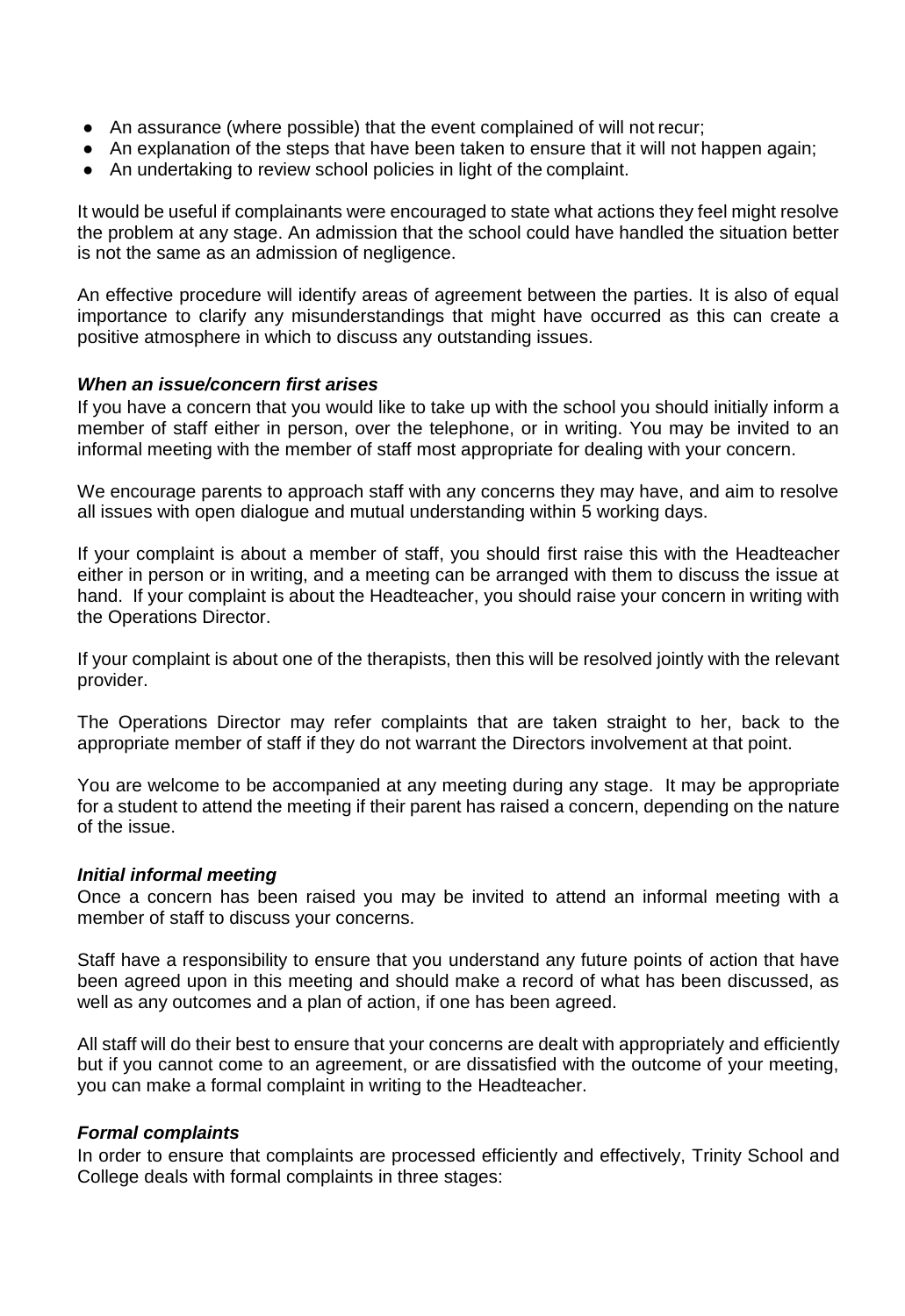## *Stage 1:*

If you do not feel that your concern has been dealt with as you would like, are unhappy with the outcome of your informal meeting, or feel that the issue is serious enough that it warrants it, you can make a formal complaint in writing to Trinity School and College.

The senior leadership team professional will acknowledge your complaint in writing within 2 working days. They may already be aware of the situation. They will outline their decision if there is one to be made, and any action to be taken as a result of your complaint.

The senior leadership team professional may call you in for a meeting to discuss the issue, possible solutions, or to explain what has or will happen as a result of your complaint.

The senior leadership team professional will keep a record of all interactions with you and other staff, meetings and decisions made in reference to your complaint. These records will be kept confidential except where the Secretary of State or a body conducting an inspection under s109 of the 2008 Act, requests access to them.

If the complaint is against a member of staff, the Headteacher will talk to that employee. If it is an allegation of abuse, local safeguarding children's board procedures will be followed and may include an external or internal investigation.

Complaints about the Headteacher should be reported to the Executive Principal for Kent and Medway.

## *Stage 2:*

If, having spoken to the senior leadership team professional, you are dissatisfied with the outcome of your complaint; you may lodge your complaint with the Headteacher in writing, explaining your concern and the steps that have led to you taking this course of action*.*

If the complaint is against a member of staff, that employee will be given the opportunity to write a response, which will be sent to the Headteacher within 5 working days of the complaint being lodged with them.

The Headteacher will respond to you in writing within 10 working days outlining their response to your concern, and any action that has or will be taken. If they have decided not to take any further action on the issue, they will explain what they have decided, how they have reached this decision, and will outline your right of appeal and how you can start your appeal.

# *Appeals*

## *Stage 3:*

If you would like to launch an appeal following the outcome of a formal complaint that you have lodged, this will be taken to the Appeals Panel.

The Appeals Panel will comprise of at least 3 people who were not directly involved in previous consideration of the complaint and who are not in a lesser line management role. At least one person on the panel must be independent of the management and running of the service or department. Possible membership may be drawn from senior leaders, professional advisors and independent representatives.

The Panel will give careful consideration to the individual needs of the complainant and how they can be made to feel most comfortable presenting to the Panel, especially in the case of a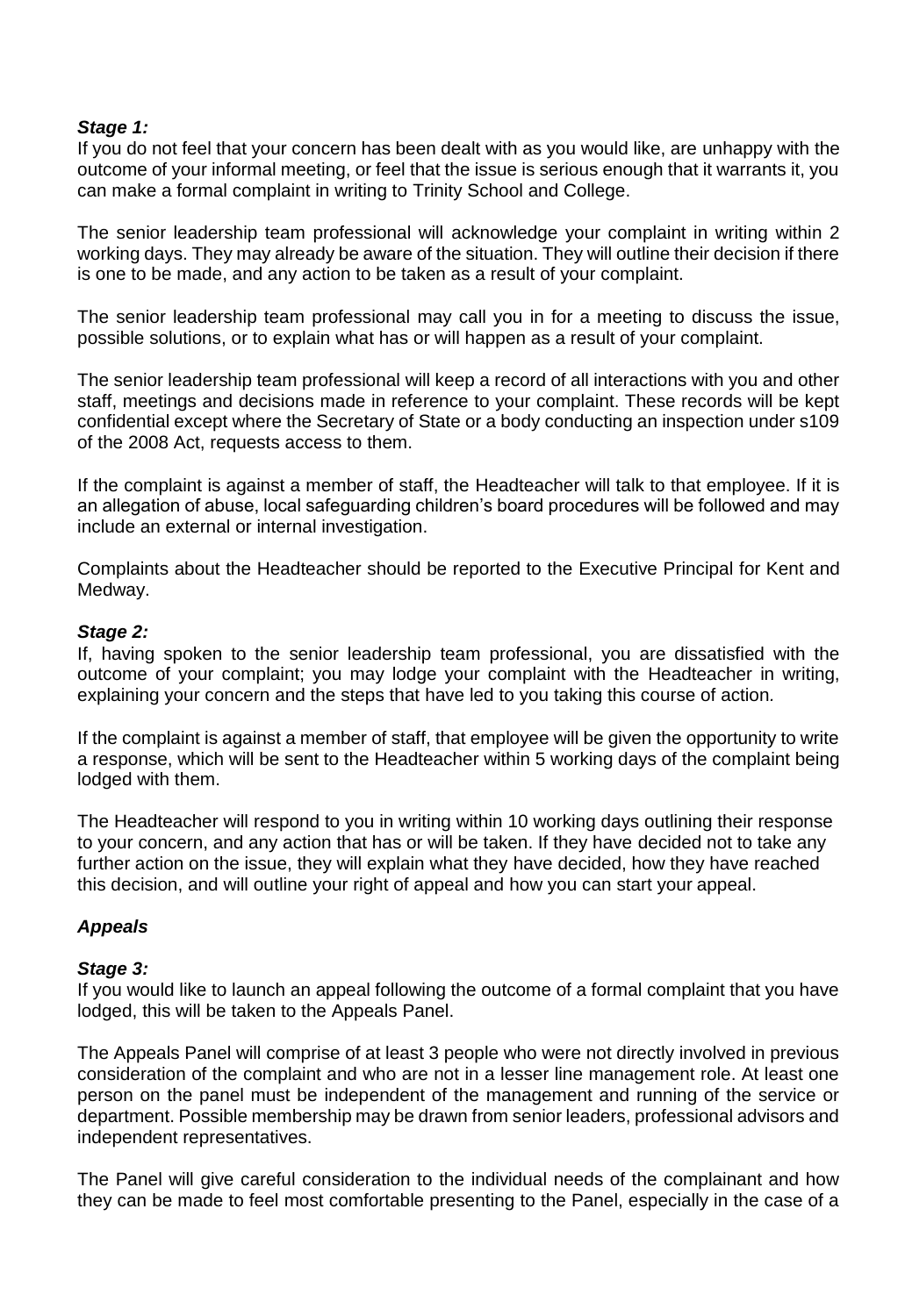young child having to present or explain information.

The complainant can attend a panel hearing and may be accompanied if they wish. The Appeals Panel may review documentation, receive written submissions or in exceptional circumstances and at its absolute discretion, take direct evidence. The complainant must be provided with an opportunity to address the Panel either orally or in writing, as the complainant prefers

The hearing will be arranged in order to enable the complainant and all relevant parties to attend, and at least two weeks' notice will be provided.

The Appeals Panel will:

- Dismiss all or part of the complaint
- Uphold all or part of the complaint
- Decide on the appropriate action to be taken to resolve the complaint
- Evaluate all the evidence available and recommend changes to the school's systems or procedures as a preventative step against similar problems arising in the future.

The complainant, Headteacher, Executive Principal and other interested parties including, where relevant, the person complained about are to be given a written copy of any findings and recommendations, within seven working days of the hearing.

The Panel's decision is final.

# *4. Staff complaints*

Staff who have a concern about any member of staff, paid or unpaid, should refer to our Whistleblowing Policy.

The procedure for dealing with any other staff complaints or employment grievances is set out in the school's staff handbook.

# *5. Student complaints*

All students have the right to speak up about any issue that is concerning them, staff will do everything to address student's complaints satisfactorily.

You can make a complaint by: email  $\left\langle \bigotimes \right\rangle$  telephone  $\left\langle \bigotimes \right\rangle$  letter

or talking to a member of staff

All contact details are available in the classroom. You can address your complaint:

- To your teacher or form tutor
- To your school council representative
- To your keyworker
- To any of the therapists
- To any member of staff at any time
- To your parents/carers